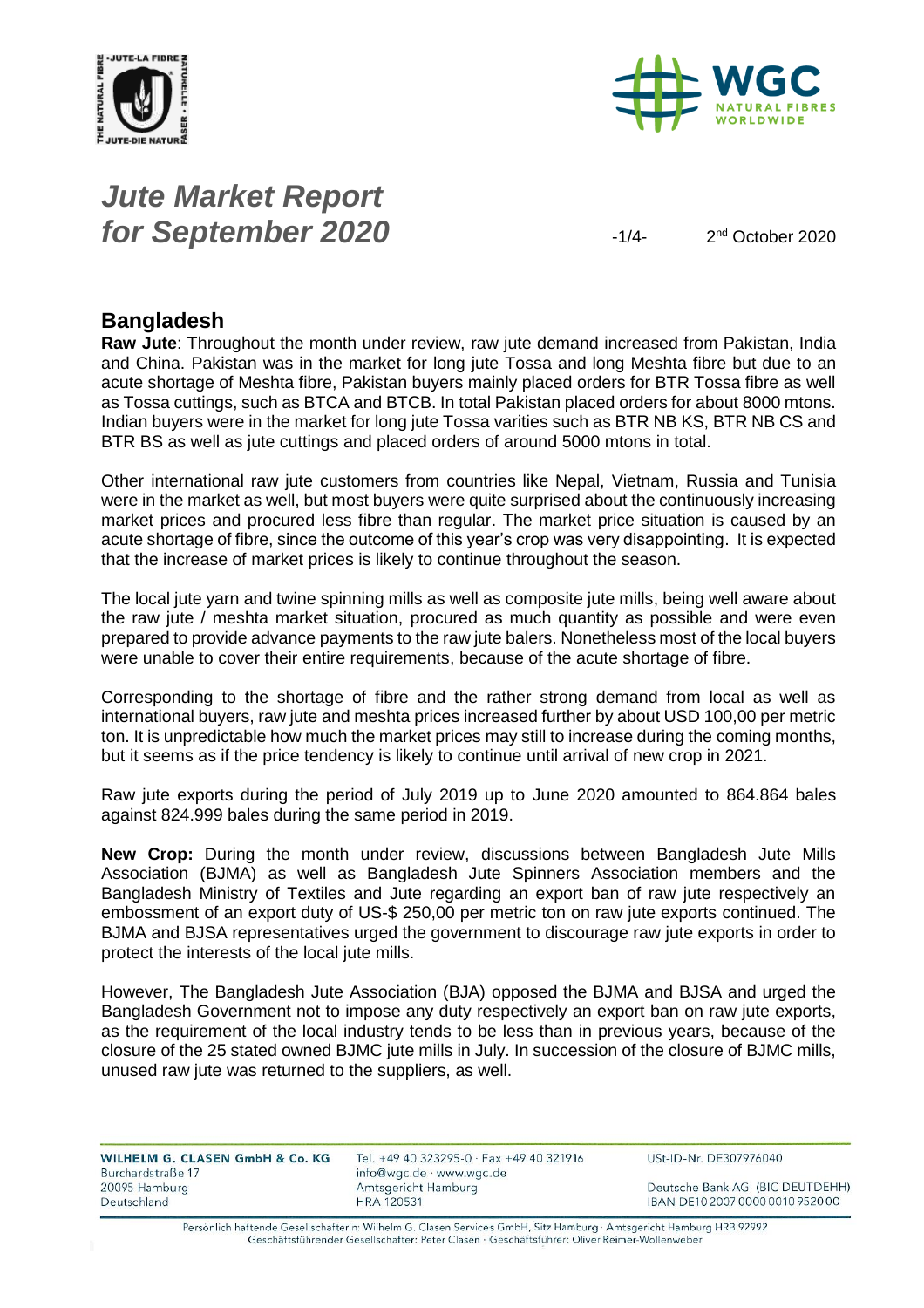



# *Jute Market Report for September 2020*

2<sup>nd</sup> October 2020

Furthermore the BJA argues that raw jute exports came down from 2,8 to 3,0 Mio bales to 0,8 to 0,9 Mio bales and in case of an embossment of an export ban respectively export duties, the entire sector to be faced with ruin.

Throughout the ongoing discussion between the a.m. parties and the Bangladesh Ministry of Textile and Jute about discouraging raw jute exports, raw jute prices soared to a record high of around BDT 3000 per maund (=37,33 kgs) during the month under review. Supply in the markets of producing regions declined, since middlemen are hoarding fibre in their warehouses and farmers releasing the fibre slower than normally.

Both parties, middlemen as well as farmers, are benefitting from the high prices, but the overall industry is seriously suffering from record high market prices. In order to protect the industry, BJMA and BJSA representatives urged the Bangladesh Government to stop unlicensed traders and to ensure that authorised stockists do not hold more than 1000 maunds (37,33 metric tons) of raw jute for over one month.

**Weather conditions**: During the month under review the entire country witnessed moderate rainfalls combined with good sunshine.

**Jute Yarn and Twine**: There was regular export demand for both high and low quality of Jute yarn and twine from regular importing countries like Turkey and Iran. Demand from other international markets such as India, China, Vietnam, Indonesia, Malaysia, Uzbekistan, The Middle East, Europe and USA increased during the month under review.

As already mentioned in our jute market report for the month of August, the Bangladesh Jute Spinners Association (BJSA) imposed a Minimum Indicative Export Price (MEP) on August 18<sup>th</sup>, in order to avoid dumping on jute yarn and twine exports. As per local sources, only few mills are following the MEP so far.

Local demand for both Sacking and Hessian quality of jute yarn for packaging purposes was on a regular level during the month under review.

The export prices for light and heavy count jute yarns and twines increased by around USD 50 to 60 per metric ton during the month under review.

In view of the acute shortage of fibre, most mills were forced to reduce their production capacity significantly. A few mills were even forced to shut down, as they were lacking sufficient quantity of raw jute. Because of the very volatile raw jute market situation with prices increasing on a daily basis, certain mills are not ready to keep their commitments and either delay shipments of even ask for higher prices than contractually agreed earlier. These deceptive business acts is of course causing huge difficulties to the buyers and casts a damning light on the industry.

| WILHELM G. CLASEN GmbH & Co. KG |  |
|---------------------------------|--|
| Burchardstraße 17               |  |
| 20095 Hamburg                   |  |
| Deutschland                     |  |

Tel. +49 40 323295-0 · Fax +49 40 321916 info@wgc.de · www.wgc.de Amtsgericht Hamburg **HRA 120531** 

USt-ID-Nr. DE307976040

Deutsche Bank AG (BIC DEUTDEHH) IBAN DE10 2007 0000 0010 9520 00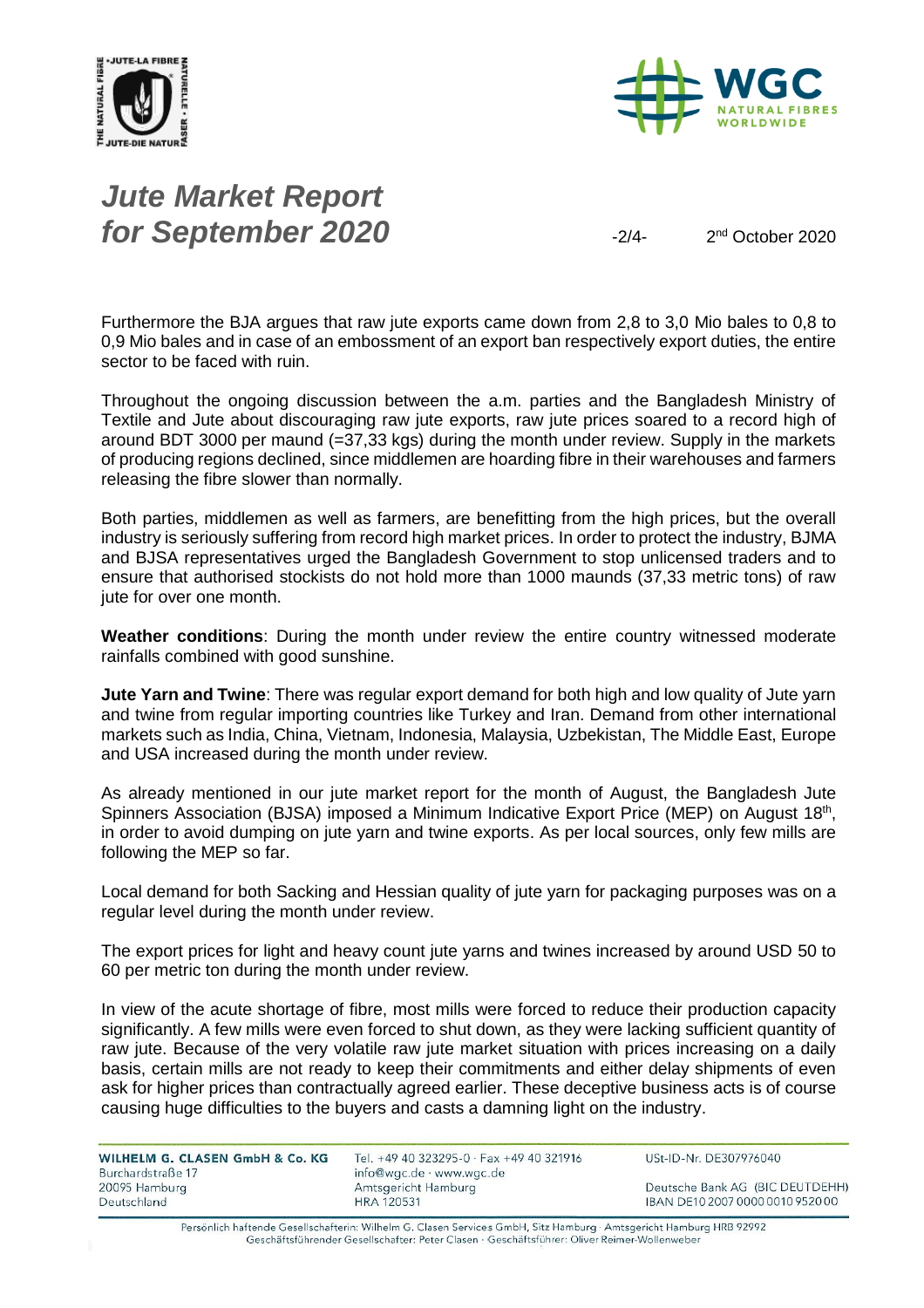



# *Jute Market Report for September 2020*  $\frac{3}{4}$

2<sup>nd</sup> October 2020

**Jute Goods**: Export demand for Hessians and Sackings from Africa, Europe, Australia and USA increased during the month under review. Exports of unstitched Binola and B-Twill fabrics to Indian buyers were on a regular level.

Jute CBC demand from the regular importing countries like Europe, UK and Japan was on a regular level during the month under review.

An increased demand for Sacking and Hessian Jute Bags was observed from the local market.

Export prices during the month under review have increased as follows:

| Hessians: | approx. $8\%$ |
|-----------|---------------|
| Sackings: | approx. $6\%$ |
| CBC:      | approx. $4\%$ |

**BJMC**: In order to protest against the closure of the state owned jute mills under the umbrella of the Bangladesh Jute Mills Corporation, a coalition of eight leftist parties (The Left Democratic Alliance (LDA)) announced to blockade the Prime Minister's office early October. The LDA demands a re-opening of the stated-owned mills after modernisation, an ending of corruption as well as an implementation of a minimum wage structure for the entire sector.

#### **India**

**Raw Jute**: During the month under review the market appreciated which was reflected by higher quotations of the Jute Balers Association (JBA): Grade TD-4 Irs 6025,00 and Grade TD-5 Irs 5525 per 100 kg.

**New Crop:** New crop quantity estimates are 5 Mio bales, only. Carry-over stocks are expected to be around 2.6 Mio bales. Jute sowings this year covering a cultivation area of 588.000 Hectares (provisional estimate) compared 666.000 Hectares last year. Continuous rainfalls throughout the month seriously disturbed arrivals of new crop fibre and consequentially deliveries of new crop fibre to the mills were delayed.

As already stated in our previous jute market report, India, same as Bangladesh, is facing a severe crop failure and if crop estimates proves to be only 5 Mio bales, local sources expect a mad rush on raw jute available in the market. It is furthermore expected that high price level will not hold the mills off of purchasing whatever is available. The possibility of some factories closing operations cannot be ruled out, which may change the market situation.

**Jute Yarn**: During the month under review there was quite good demand for jute yarns and twines for local consumption. However there are no reports about exports worth to mention.

| WILHELM G. CLASEN GmbH & Co. KG    | Tel. +49 40 323295-0 · Fax +49 40 321916        | USt-ID-Nr. DE307976040           |
|------------------------------------|-------------------------------------------------|----------------------------------|
| Burchardstraße 17<br>20095 Hamburg | info@wgc.de · www.wgc.de<br>Amtsgericht Hamburg | Deutsche Bank AG (BIC DEUTDEHH)  |
| Deutschland                        | <b>HRA 120531</b>                               | IBAN DE10 2007 0000 0010 9520 00 |